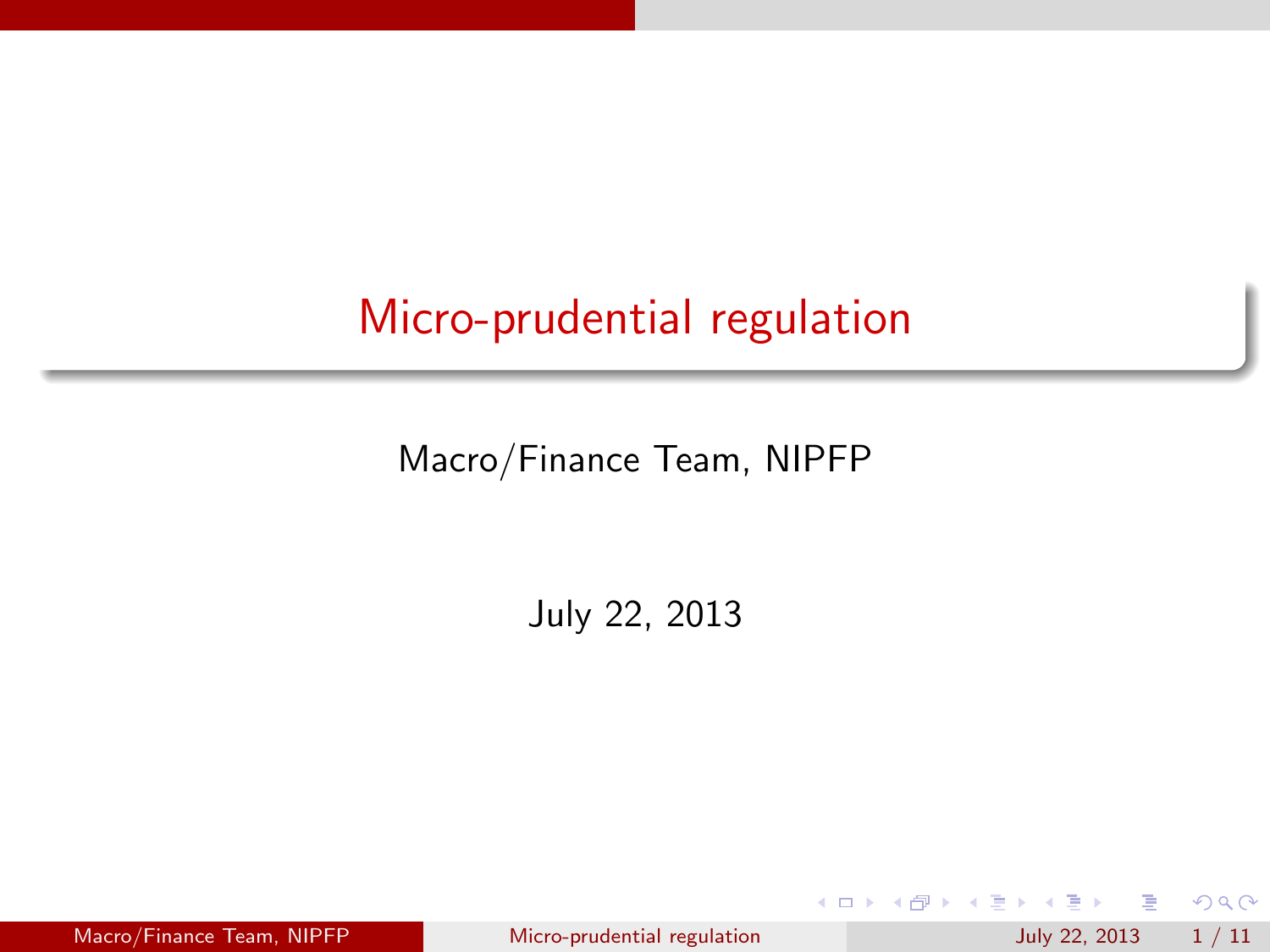# What is micro-prudential regulation?

Regulation to maintain the safety and soundness of financial institutions

 $\equiv$  990

イロト イ部 トメ ヨ トメ ヨト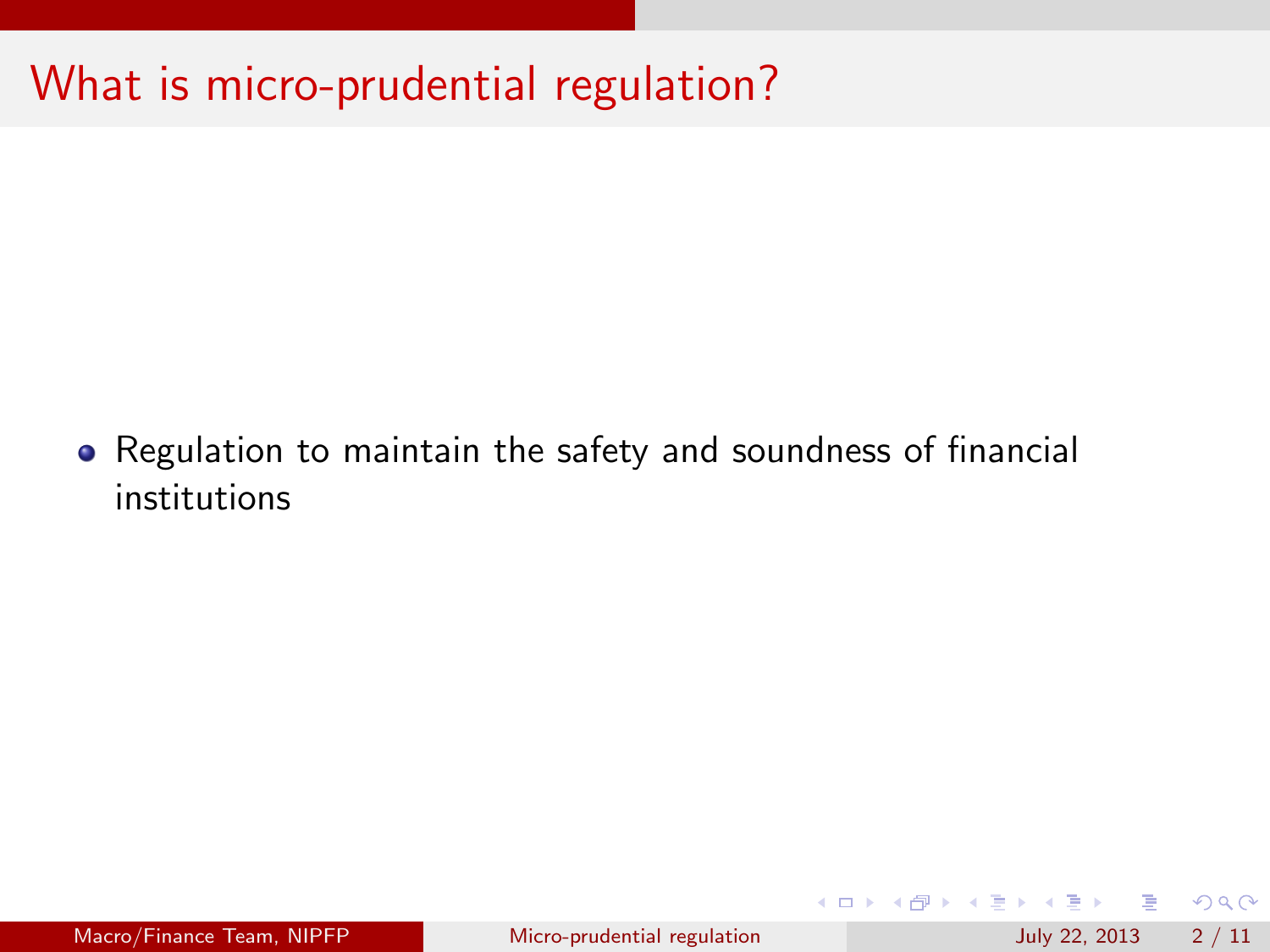## Why is micro-prudential regulation required?

- **1** Financial service providers have an interest in their own financial health, but this interest is sometimes diluted by:
	- Governance failures within firms, because of misalignment of incentives
	- Moral hazard induced by the implicit promise of government bail-out
- <sup>2</sup> Consumers have an interest in the financial service provider's financial health, but are often not able to do much because:
	- There is *information asymmetry* between the consumer and the provider
	- Coordination problems among consumers prevent collective influence
	- Market power of a provider is usually much greater than that of its average consumer

 $\Omega$ 

イロト イ部 トメ ヨ トメ ヨト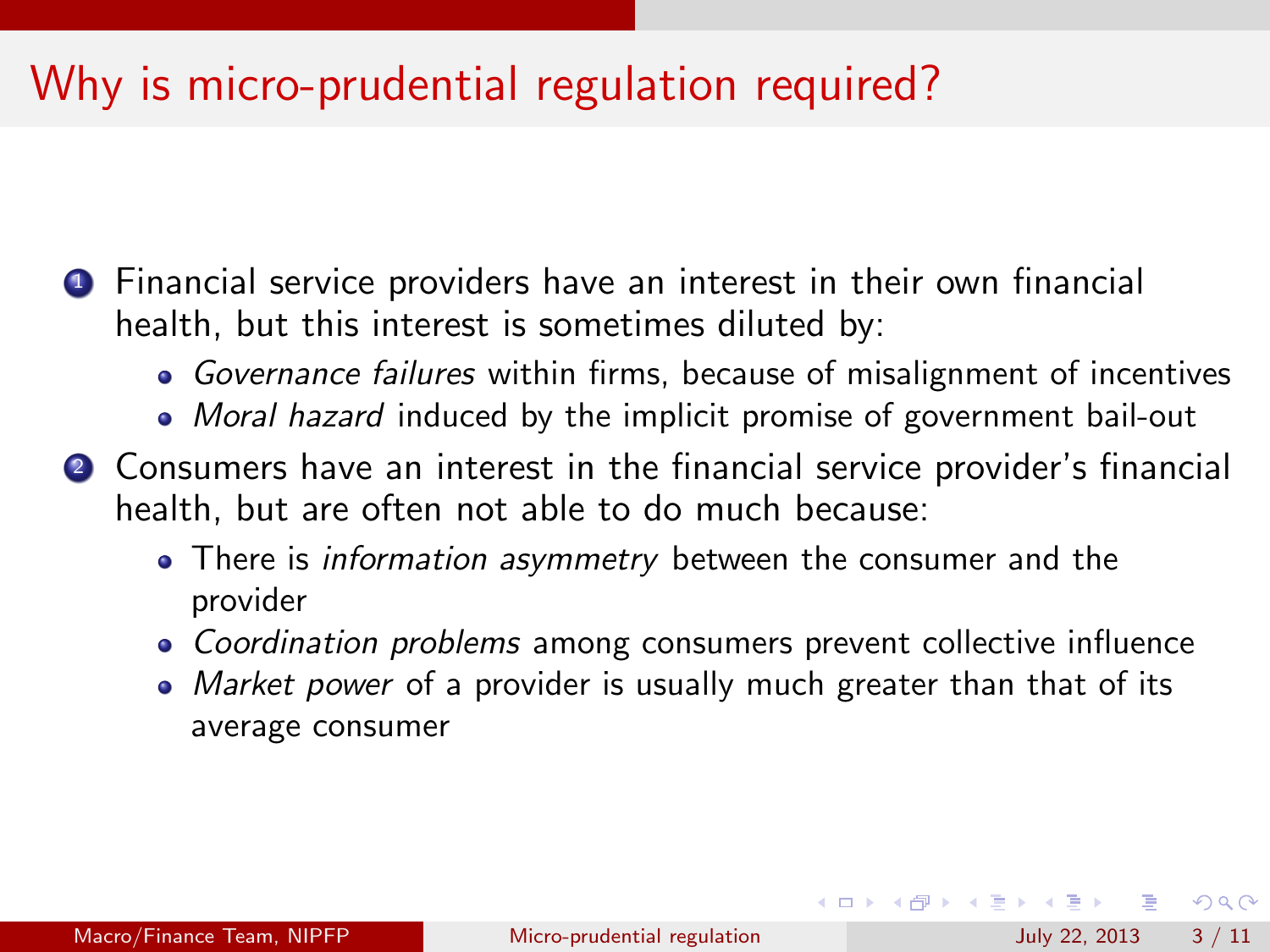### Why non-sector-specific micro-prudential regulation?

The FSLRC report points at the following reasons for a non-sector-specific approach to micro-prudential regulation

- **1** There is underlying similarity in all financial contracts, and there are common principles that underpin micro-prudential regulation in different sectors;
- **2** It will minimise the potential for regulatory gaps;
- **3** It will minimise regulatory arbitrage;
- <sup>4</sup> It will help curtail regulatory race to the bottom; and
- <sup>5</sup> Multiple regulators interpreting a single set of non-sector-specific provisions, can generate healthy public debates.

 $\Omega$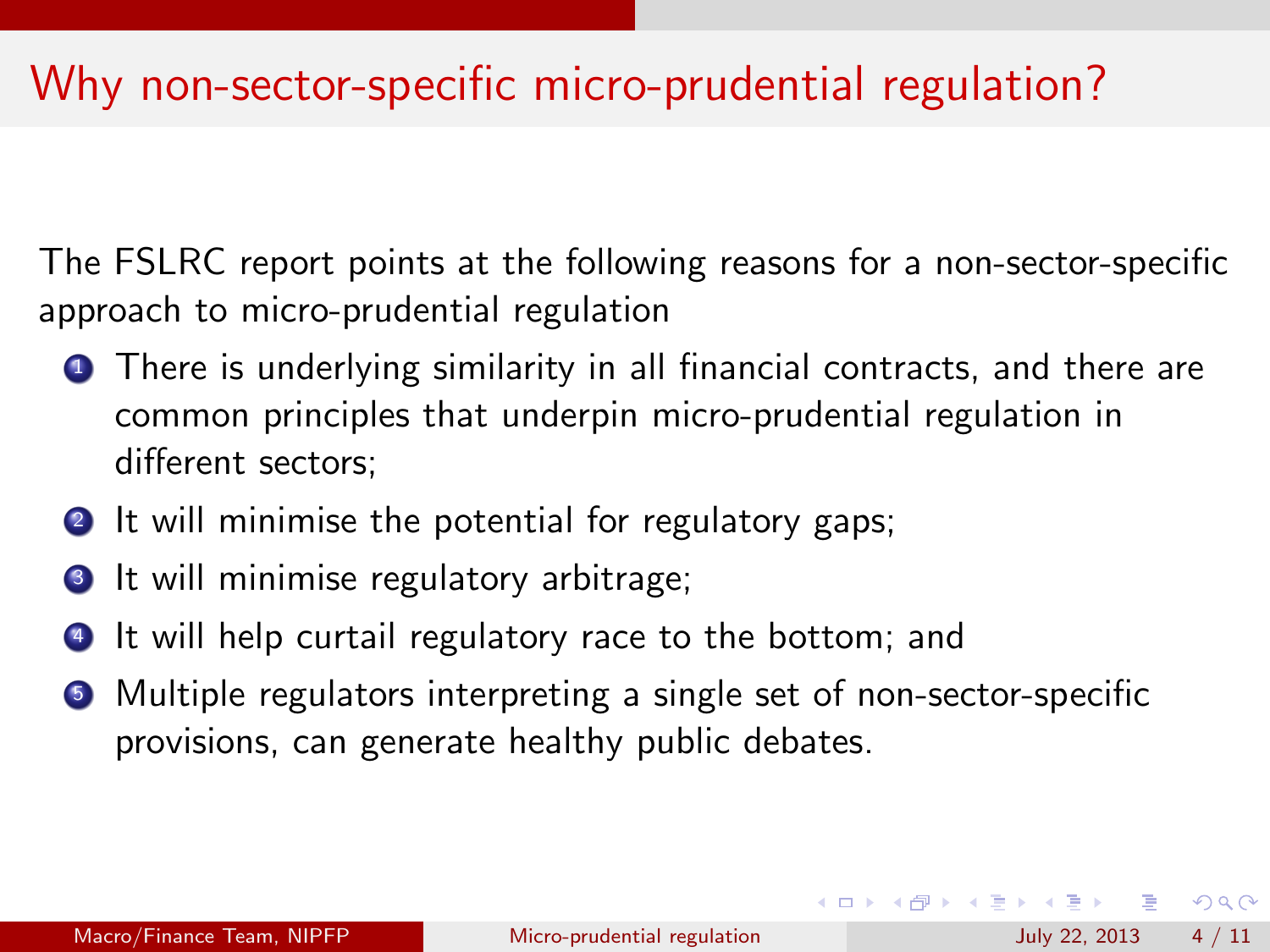## Where will micro-prudential regulation apply?

The Indian Financial Code lays down the following tests for the regulator to determine which activities should be subject to micro-prudential regulation, and to what extent:

- **1** The nature of the relationship between the financial service provider and its consumers, including:
	- **1** the detriment caused to consumers if obligations are not fulfilled by the provider,
	- **2** the ability of consumers to access and process information relating to the provider's safety and soundness, and
	- <sup>3</sup> the ability of consumers to coordinate among themselves to monitor the provider's safety and soundness.
- <sup>2</sup> Inherent difficulties in fulfilling the obligations owed by a financial service provider to its consumers.

**KOD KARD KED KED B YOUR**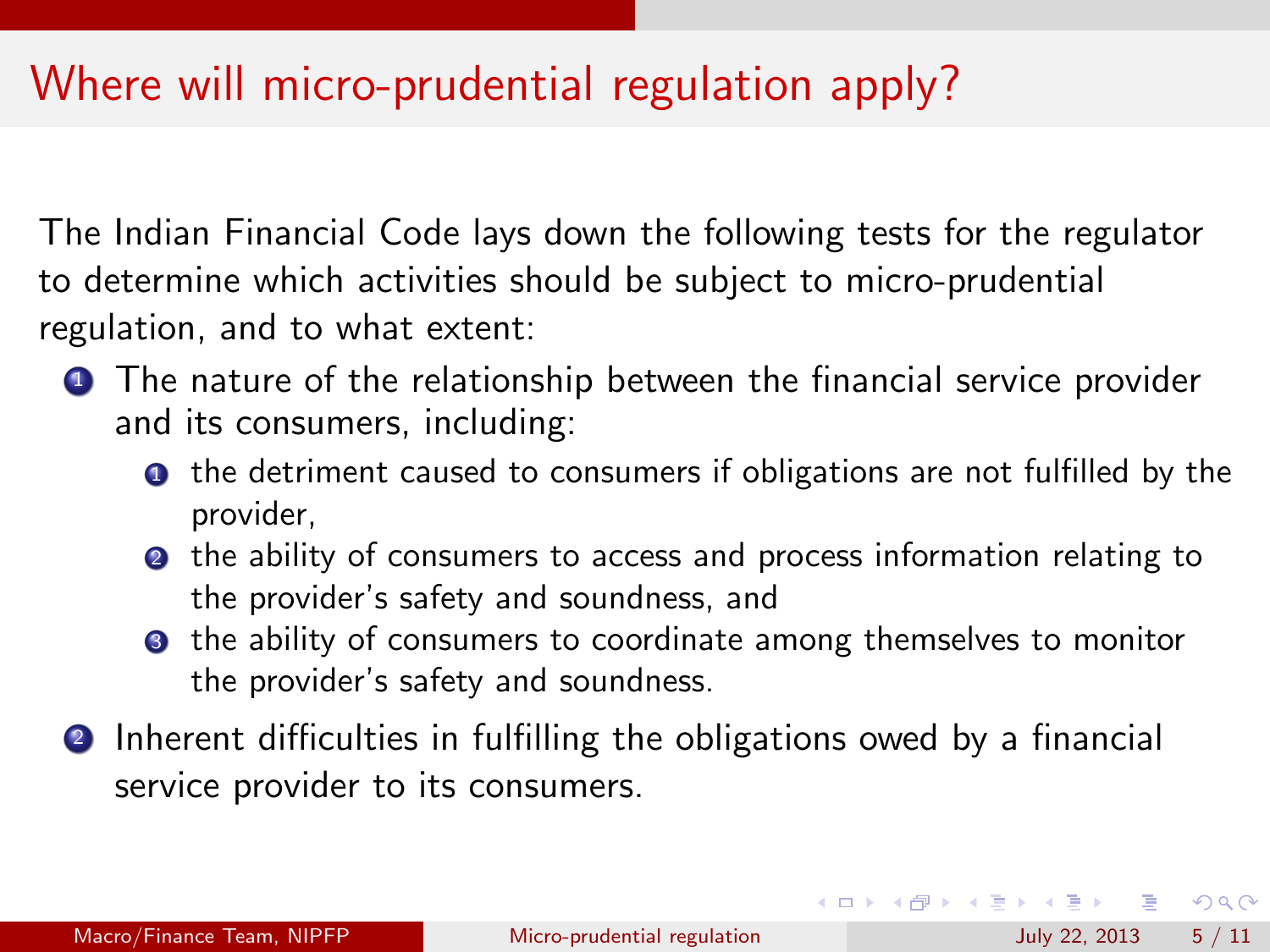### Instruments of micro-prudential regulation I

The Indian Financial Code provides a range of instruments to be used by the regulator to pursue micro-prudential objectives. The regulator can:

- **1** Impose conditions for authorisation to carry on the business of financial services
- 2 Vary, suspend or cancel an authorisation;
- **3** Impose capital resource requirements and liquidity requirements;
- <sup>4</sup> Impose investment restrictions;
- **•** Mandate certain systems of governance and internal controls;
- <sup>6</sup> Mandate certain risk management systems and processes;

 $=$   $\Omega$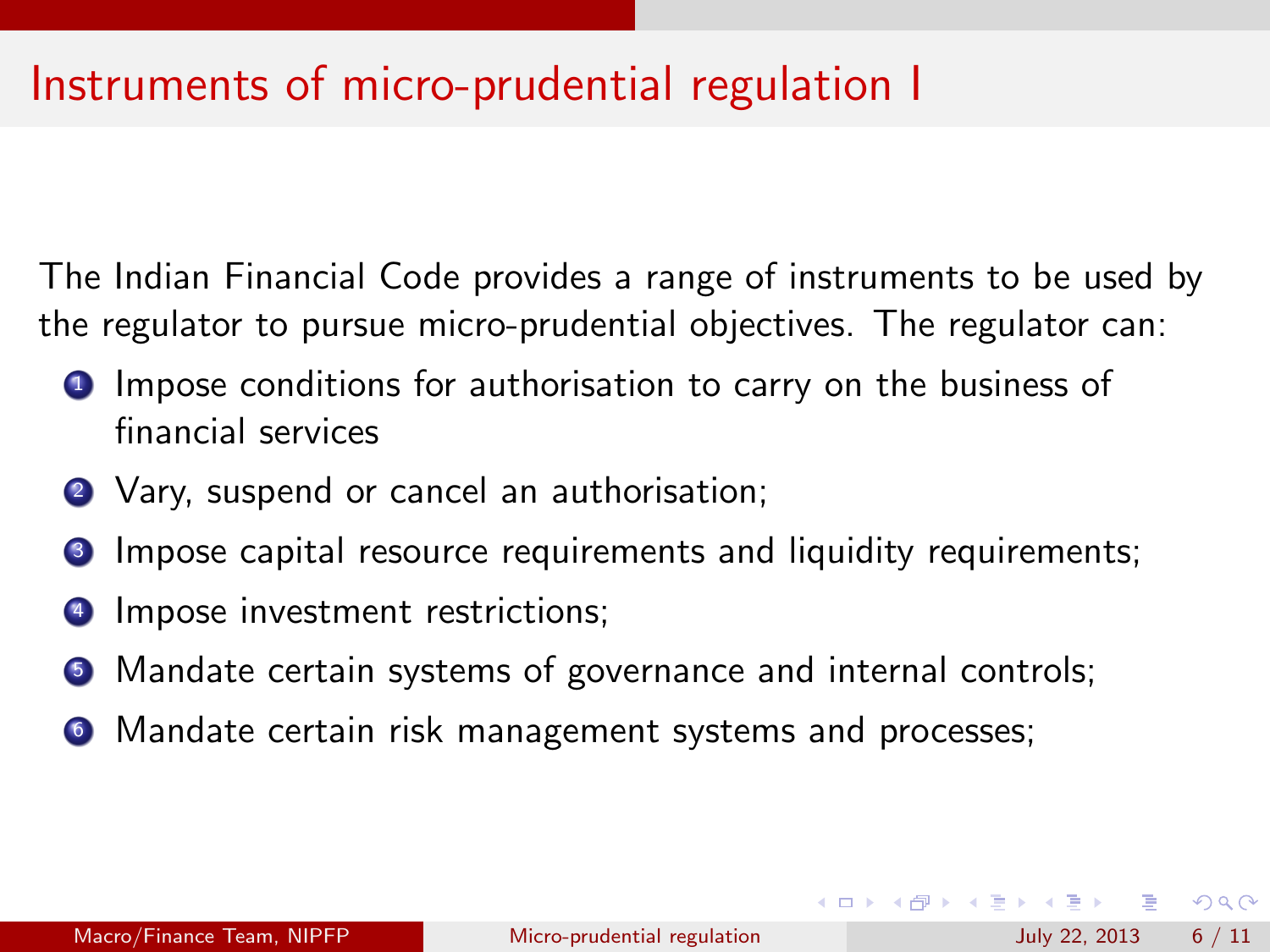### Instruments of micro-prudential regulation II

- **7** Place due restrictions on outsourcing;
- **8** Regulated certain types of transactions by regulated persons, such as mergers, acquisitions, related party transactions, etc.;
- <sup>9</sup> Impose requirements around auditing and actuarial services availed by regulated persons; and
- **10** Take various supervisory actions to monitor compliance and assess safety and soundness of the regulated persons.

 $\Omega$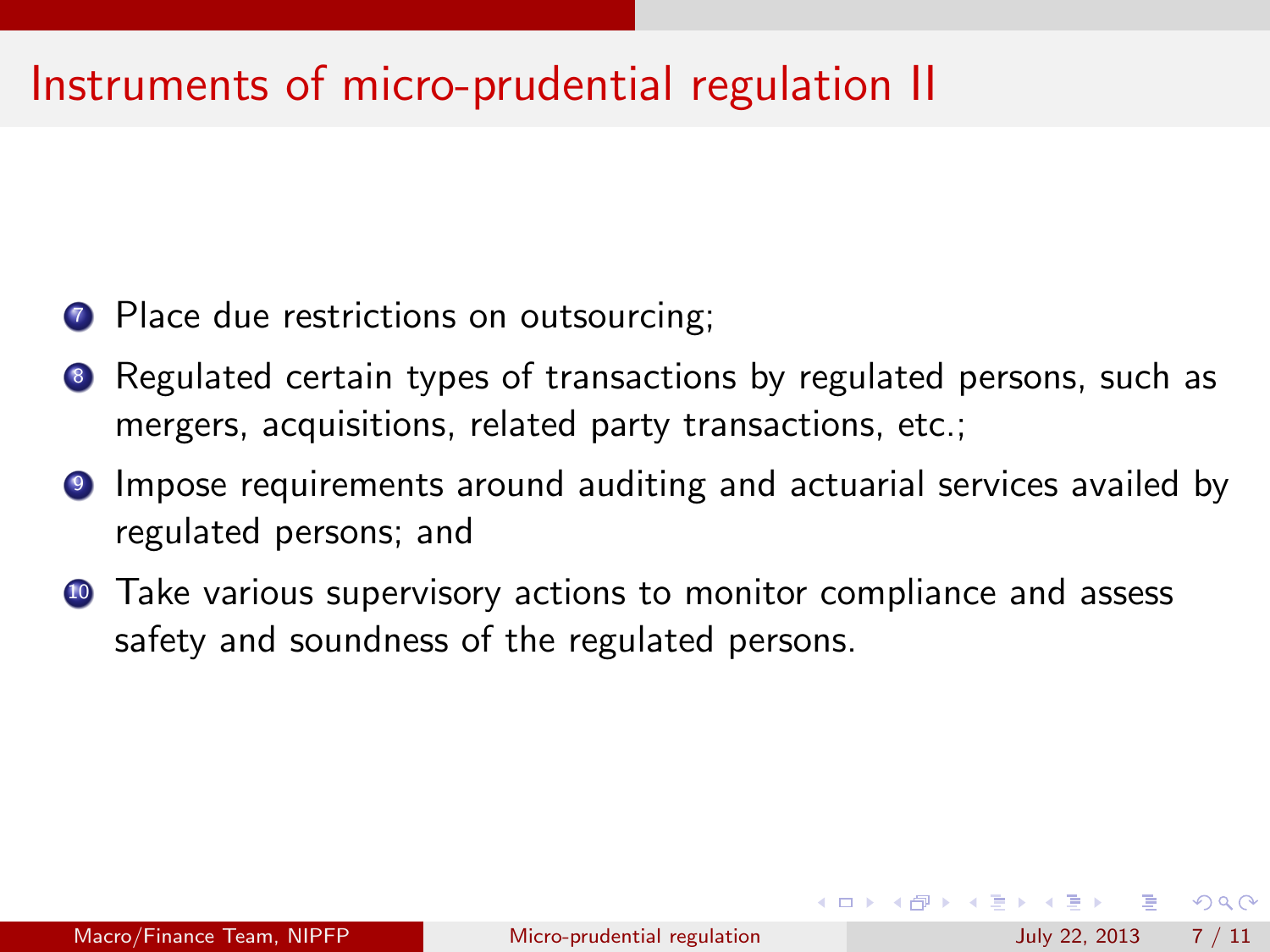## Principles to guide micro-prudential regulation I

The regulator must consider the following principles in discharging its functions and exercising its powers:

- **1** Any obligation imposed on regulated persons should be proportionate to
	- the nature, scale and complexity of the risks in the regulated activity being carried out; and
	- the manner in which the regulated activity ranks on the following factors:
		- the nature and extent of detriment that may be caused to consumers in case of non-fulfilment of obligations;
		- the ability of consumers to access and process information relating to safety and soundness; and
		- the ability of consumers to coordinate among themselves to monitor the safety and soundness.
	- in case of regulated persons that are Systemically Important Financial Institutions, the relevance of the regulated person for the stability and resilience of the financial system;

 $\eta$ are

 $\left\{ \begin{array}{ccc} 1 & 0 & 0 \\ 0 & 1 & 0 \end{array} \right.$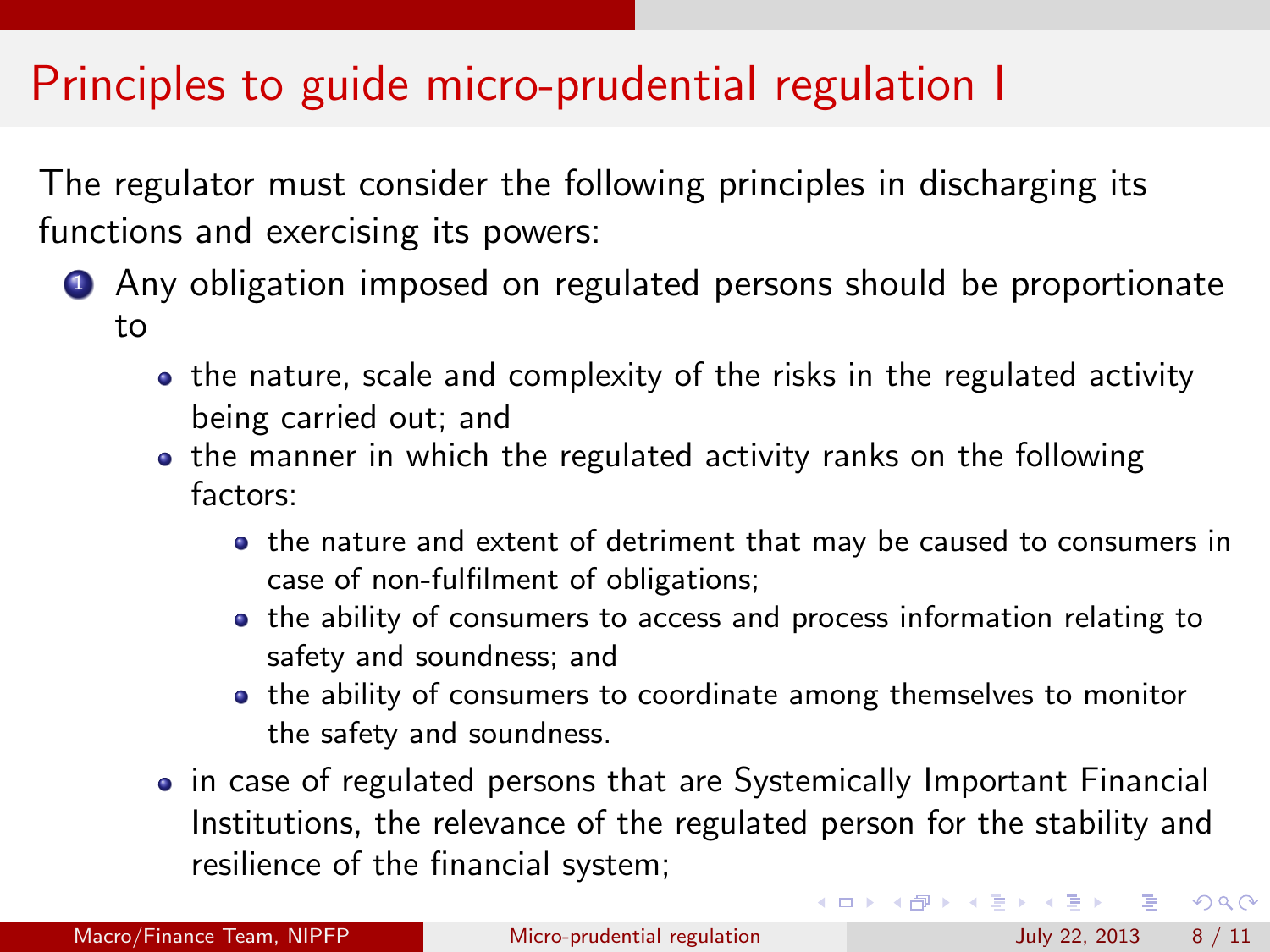## Principles to guide micro-prudential regulation II

- 2 Regulatory approach needs to take into account the feasibility of implementation by regulated persons and supervision by the Regulator;
- **3** The need to minimise inconsistencies in the regulatory approach towards regulated activities that are similar in nature or pose similar risks to the fulfilment of the Regulators objectives;
- <sup>4</sup> Any obligation imposed on regulated persons should be consistent with the benefits, considered in general terms, which are expected to result from the imposition of that obligation;

 $QQ$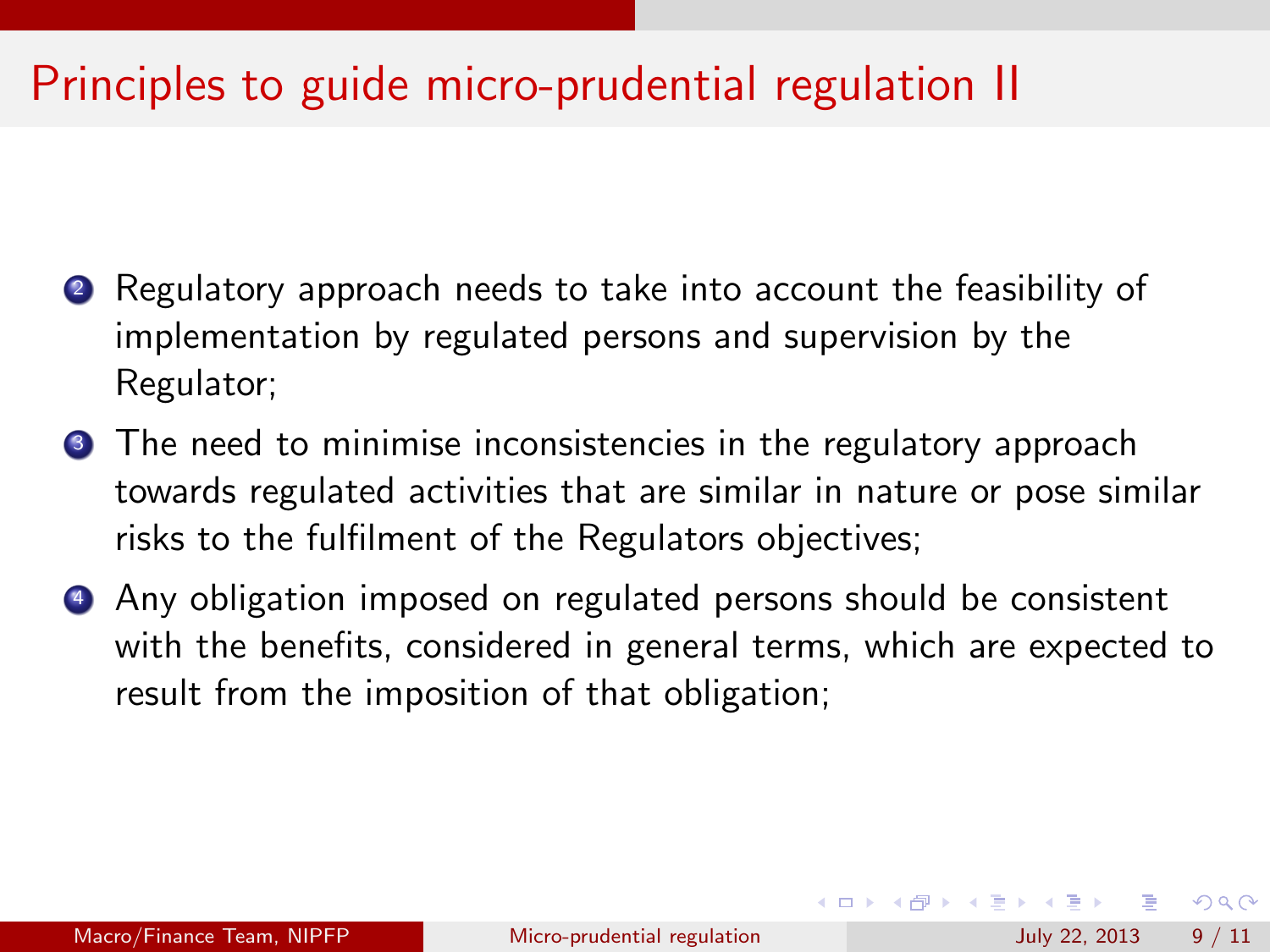## Principles to guide micro-prudential regulation III

- **•** The desirability of facilitating competition in the markets for financial products and financial services and minimising the adverse effects of regulatory actions on competition in the financial sector;
- **The desirability of facilitating access to financial products and** financial services;
- **The desirability of facilitating innovation in financial products and** financial services;
- **8** The need to ensure that regulatory actions are carried out in a manner that is least detrimental to competitiveness of Indias financial system;

 $\Omega$